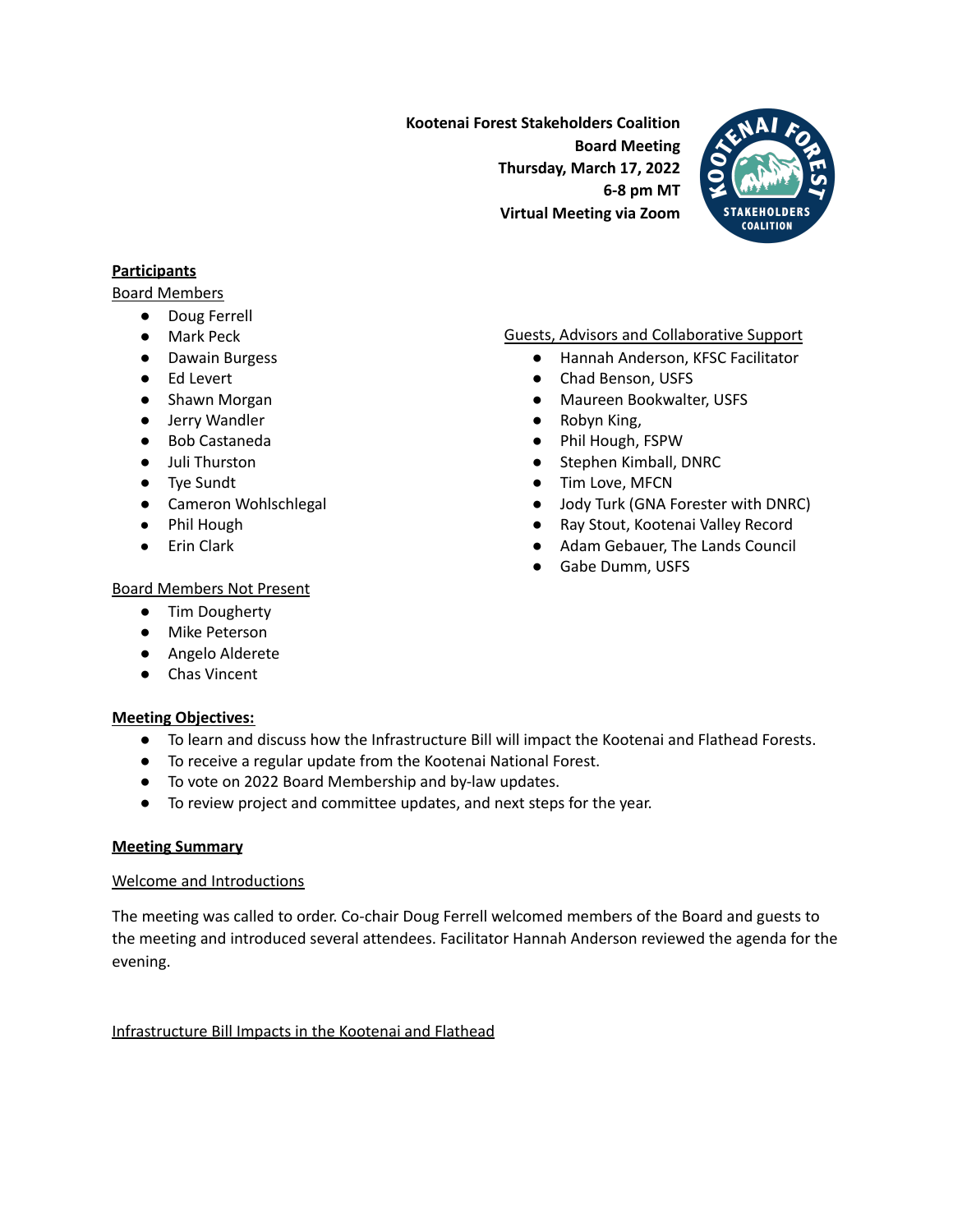Guest speaker Maureen Bookwalter from the USFS District 1 gave an overview of how the new Infrastructure Bill will affect the Kootenai and Flathead National Forests management, including opportunities and strategies the FS has identified for prioritization. Key points included:

- Funding increase is impressive, but will not be able to cover every objective or project at the scale that is currently needed
- The FS is taking time to thoughtfully strategize and organize so they can be as efficient and effective as possibly once funding becomes available
- Consideration of supportive services for personnel, including housing
- Specific goals were identified, including:
	- $\circ$  To increase acres treated up to 50 million acres in the next 10 years
	- o A focus on all-lands management
	- $\circ$  Fire sheds included as a main part of the FS strategy. Data was shared on nationally ranked fire sheds with the highest risk of community exposure.
- Data was shared on northern region phase II focus landscapes that the FS will use to inform their strategy for allocation of funds from the Bill.
- Ms. Bookwalter stressed the importance of working with stakeholders in collaborative processes to help identify projects and inform FS strategies and expressed gratitude to the KFSC Board.

# Discussion:

- Steve: We know capacity is an issue. Wondering if add funding to help with staffing?
	- o Mo: Yes! There is a national staffing strategy, to increase outside contracting. We already have 10 new employees in our dept.
	- o Chad: Yes, we know the [funding allocation] isn't perfect yet, but we are paying attention to strategy and how to meet these needs. Trying to get capacity in queue even if we don't know where funding will land. Another concern is housing, as we increase capacity, need to think of housing stock availability.

# Kootenai National Forest Updates

Chad Benson, Kootenai National Forest, provided the following additional updates from the KNF:

- Regarding the Joint-Chiefs project, the FS is prepared to allocate funds and work with partners once the money is available. The FS feels positive that they'll be able to put action on the ground quickly.
- The FS plans to talk to the County and other agencies to make sure they understand how and where the money can be spent, and which projects are ready to move forward.
- There is no concrete timeframe yet, but the FS feels encouraged that they are being asked [by the state] to work on organization and strategy now.

Discussion:

● Jerry: Regarding the map Mo shared, and fire starts that seem to cause grief with the forest service or landowner: if we know the causes (such as lighting at the top of a mountain) do we know what is the best approach to reduce the risk going forward?

Information on the KFSC can be found at Kootenaifuture.org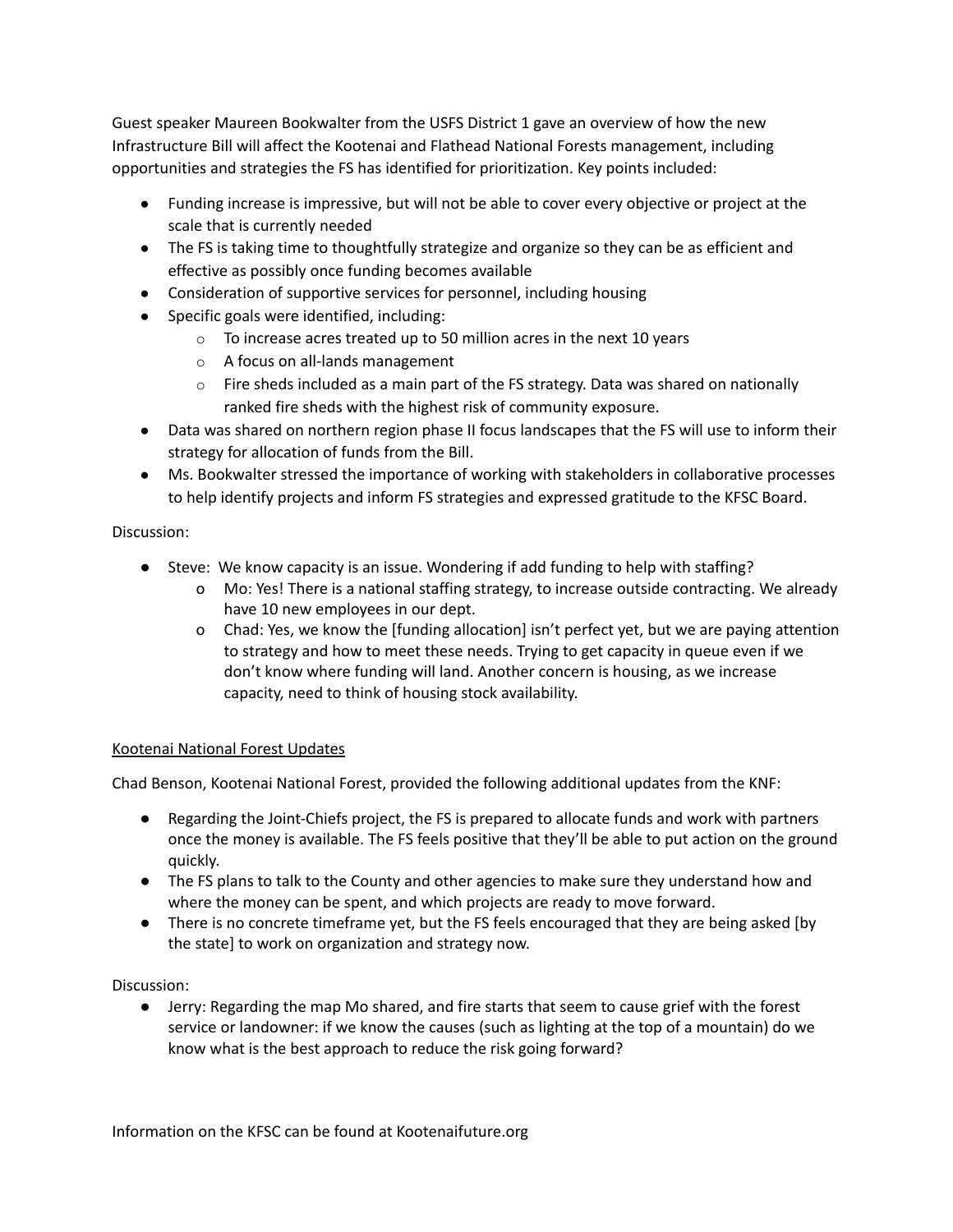- o Chad: its complicated, but we are working to provide that buffer for communities near those areas. We plan to try to get communities in good shape first, then move up the hill.
- Robyn: Are we thinking about how to make sure once the projects are announced and out there, that our local workforce is ready? What are we doing to take the opportunity to have Lincoln County people working in the woods? Anything local folks need to be prepared?
	- o Mo: I don't have a response, but those are great questions, and every community needs to be thinking about that.
	- o Chad: The good thing about working with different agencies, means we have more creative ability to meet needs to help them do the work.
	- o Mark: It's also a huge capacity issue. Some of them may need to re-tool, etc. to prepare. We really need to utilize MLA to get folks ready.
- Steve: There are challenges associated with increasing scale, such as capacity, NEPA, etc. I think there may have to be some choices about whether we treat acres in areas of risk, or whether we meet timber targets. Will there continue to be a push on timber targets that may jeopardize treating acres needed? I don't think you can max out both, so may need to make some decisions.
	- o Mo: I appreciate the comment. Sometimes we can do both, and one pays for the other. We are going to be looking at performance measures to see what we are doing across ownership that support our 10-year strategy. I think we'll always look at targets, but they won't matter as much if we look at outcomes. And outcomes vs. outputs are a squishy thing.
	- o Chad: I think the target will always be there. Most of the projects we have lined up are occurring in firesheds.

# Board Elections

Co-chair Doug Ferrell called the elections process to order. The facilitator reviewed the KFSC Elections procedure as outlined in the bylaws:

- Every year at the Annual Meeting, the board shall elect two co-chairs, and executive committee members (3 or 5).
- Board member terms last 2 years from date of first election. At the end of term, you must be re-elected or your seat is ended.
- The EC has developed a system for staggering memberships, so that half of the board is up for re-election every other year.

The facilitator explained the voting procedure as follows:

- To ensure only members participated in the election, non-Board members would be moved into a virtual break out room for the duration of the election. Members would remain in the main room of the Zoom meeting, to complete the election process.
- All current Board Members or those up for renewal were requested to vote.
- Majority vote is used to determine the outcome of elections. The voting process is anonymous.
- Member candidates and nominees would be placed in the breakout room, until elections were complete. If successfully elected to a seat, new members would be moved into the main room to vote for the remaining elections.

Information on the KFSC can be found at Kootenaifuture.org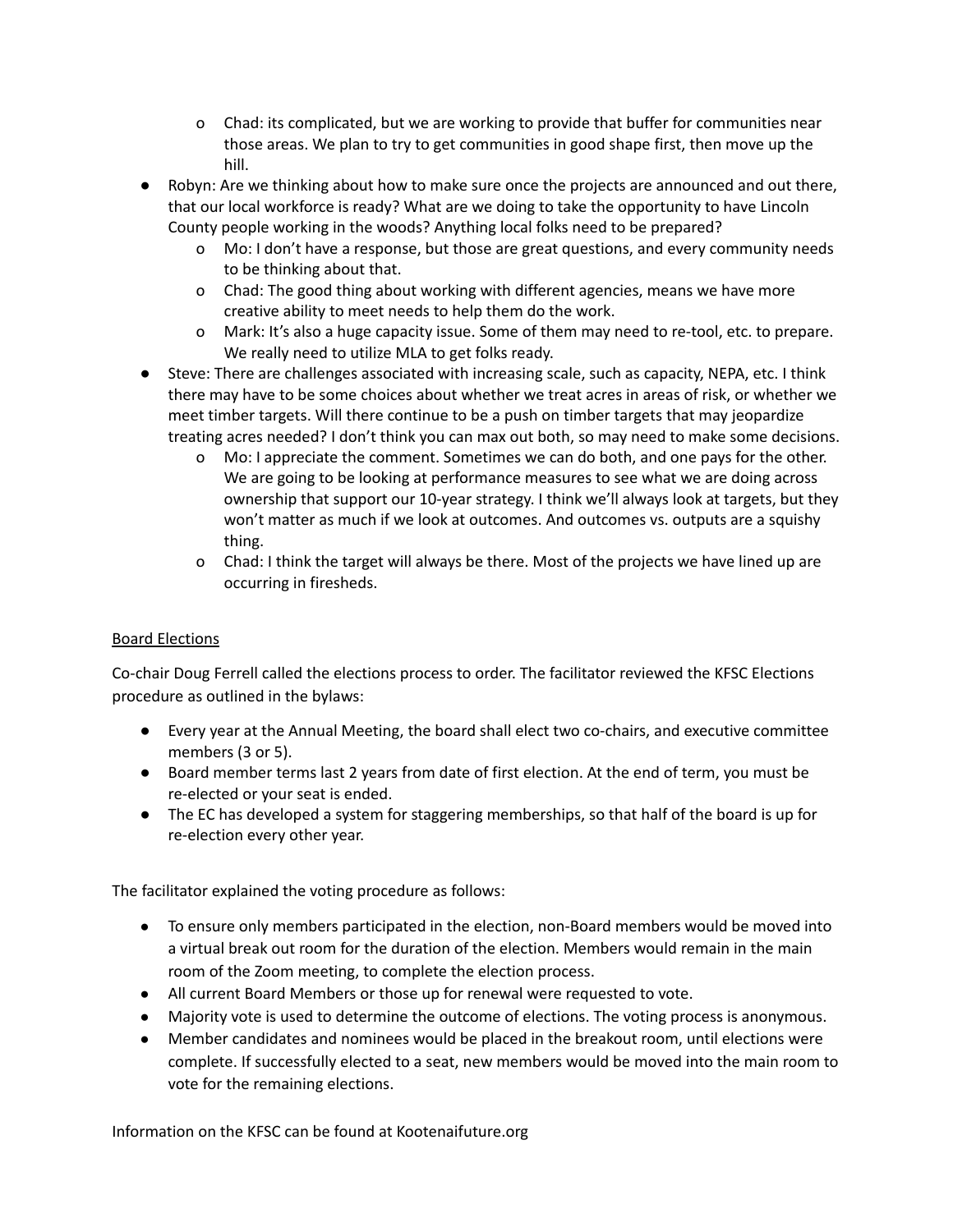Co-chair Tim Dougherty submitted proxy votes to the facilitator prior to the meeting which were included in the calculated votes.

All elections were successful, as follows:

- **●** Renewed Term Members: Dawain Burgess, Tim Dougherty, Ed Levert, Shawn Morgan, Mark Peck, Mike Peterson
- **●** New Nominations: Erin Clark, Chuck Ekstedt, Phil Hough, Josh Letcher
- **●** Executive Committee: Bob Castaneda, Erin Clark, Tim Dougherty, Doug Ferrell, Ed Levert
- **●** Co-Chairs: Tim Dougherty, Doug Ferrell

#### By-Law Updates

Members of the Board were called to vote upon updates to the Board Bylaws, as presented at the December 2021 Board meeting. Updates targeted language which address the following:

- Increase board to 21 members maximum
- Revise EC to be 2 co-chairs plus 1 or 3 additional officers
- Replace secretary and treasurer with Coordinator
- Updates to Coordinator position: Non-Voting, non-member, contracted by EC as third-party
- Remove executive director title
- Remove 10- and 15-day nomination notices

Voting occurred via live Zoom poll. 12 Members voted in favor, 2 abstained. The bylaws were approved for update. Updated articles include:

- Article III. The Board
- Article IV. The Board: Duties and Responsibilities
- Article V. Officers
- Article VI. Levels of Membership

# Committee Updates

KFSC Sub-committees were invited to provide committee updates:

- The Education and Outreach committee will be presenting to the Society of American Forestry in April. The committee asked for volunteers to help with the 2022 Forest Fair. Bob Castaneda, Erin Clark, and Phil Hough volunteered to help.
- The Grants and Funding committee reported that two grants were submitted in recent months, one to Yellowstone to Yukon, and one to Montana Forest Collaborative Network. The Board is awaiting decisions for both. The Grants and Funding Committee recognized Tim Dougherty and the Idaho Forest Group for a generous donation of \$5,000.
	- $\circ$  Bob Castaneda asked the committee to explain the procedure for drafting and approving yearly operating costs. The committee responded that there are goals in place to refine

Information on the KFSC can be found at Kootenaifuture.org